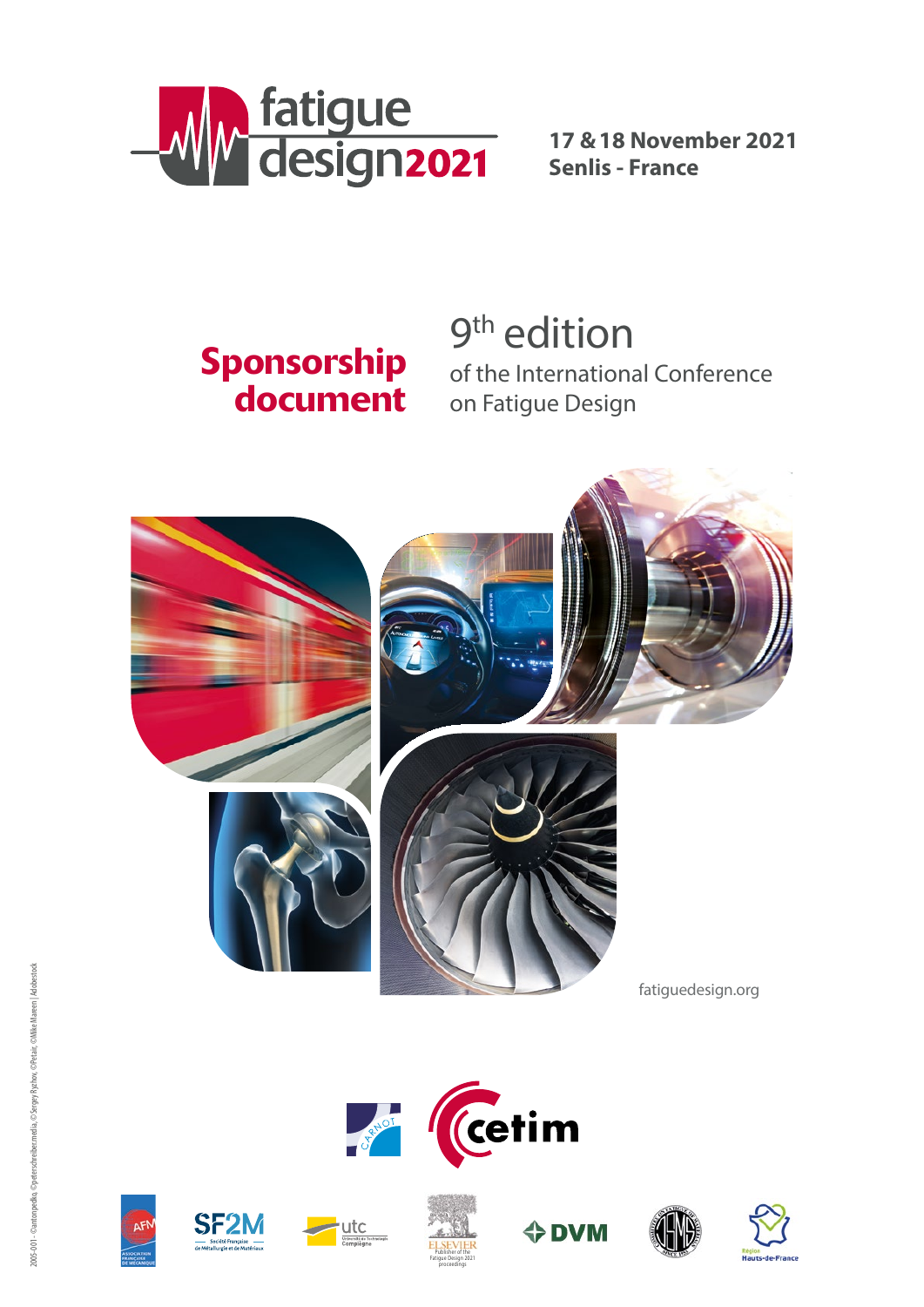

### Fatigue Design 2021, oncoming high scientific level, 300 delegates

The 9th Fatigue Design 2021 conference aims to present the most innovative approaches and scientific progress in design methodologies, tools, and equipment's life extension, focusing on industrial applications. After the success in 2017 & 2019 to dedicate the conference to the scientific community from a specific country (USA, Italy and Japan respectively), it has been decided to renew the challenge for 2021. In respect to German advance research works in the area of fatigue and fracture mechanics in the last years, it has been proposed Germany as the « partner country » for Fatigue design 2021 conference.

### Some words regarding Fatigue Design 2019

The 8<sup>th</sup> edition of the International Conference of Fatigue Design was held on 20 and 21 November 2019 with the participation of over 234 delegates with 75% industrials. It was an opportunity for Cetim to gather experts from academia and industry to promote the most innovative approaches, scientific and technological progress in design methodologies, testing methods and tools to evaluate and extend the fatigue life time of the industrial equipment. It is a great success for Cetim which brought together more than 80 speakers from 20 countries from Europe, North and South America, the Middle East, Asia and Africa. According to speakers and delegates, the scientific and organizational

progresses have still been achieved during this 8<sup>th</sup> edition of the conference. The papers are published online on ScienceDirect. Since 2005, and every two years, the conference takes place at Senlis, the Royal City, located at 45km from Paris with more than 2000 years of history. The NotreDame Cathedral of 12<sup>th</sup> century, Saint-Pierre church, Medieval ramparts of  $13<sup>th</sup> - 16<sup>th</sup>$  century, the château royal and 4 museums are among the most attractive places to be visited.

# Major topics

The 9<sup>th</sup> edition of the Fatigue Design International conference will be organized by Cetim and its partners on 17 & 18, November 2021 at Senlis, France in close collaboration with Elsevier editor for the proceedings publication through Elsevier Procedia Structural Integrity. The papers are published online on ScienceDirect, which makes available worldwide for a better dissemination and maximum exposure. In this respect the selection and peer review of the papers have been done in collaboration with the International Scientific and Organizing Committees. For this edition, a focus is made on the contribution of Big Data and Artificial Intelligence to the fatigue design world.

The presentations will focus on the latest development and most recent experimental, numerical simulation techniques and the associated engineering tools applied to the large domain of the industrial applications.

« Fatigue Design » became the reference conference to address the concerns of industrials on fatigue design of structures and components. It is also considered as the trade crossroads between industry and academia: 80 oral presentations were performed with 50% by industry.

## Benefits of Sponsorship

**The Sponsors will have several benefits through this strategic investment:** 

- to improve the visibility and reputation of the sponsor within industrial and academic delegates,
- to contribute to the success of high level International Conference dealing with fatigue design and testing,
- to have access to high level researchers and the decisions makers,
- to promote the sponsor products and services through the conference web site (sponsor logo)
- one or two pages product document to be inserted into the conference bag
- your logo, your website link and a short text on www.fatiguedesign.org
- your logo on Abstract Book, Congress Kakemono and Program

|                                                                                                          | <b>Bronze</b><br>2 500€ | <b>Silver</b><br>3 000€ | Gold<br>4 000€       | <b>Platinium</b><br>5500€ |
|----------------------------------------------------------------------------------------------------------|-------------------------|-------------------------|----------------------|---------------------------|
| Verbal announcement during the opening and closing sessions                                              |                         |                         |                      |                           |
| 1 conference registration with gala dinner and 1 gala dinner invitation<br>for sponsor quest             |                         |                         |                      |                           |
| 1 advertisement page in the abstract book                                                                |                         | (inside back cover)     | (inside front cover) |                           |
| Verbal announcement during the opening and closing sessions and<br>Social events                         |                         |                         |                      |                           |
| Your logo on social events invitation and menu                                                           |                         |                         |                      |                           |
| 2 conference registrations with gala dinners and 2 gala dinner<br>invitations included for sponsor quest |                         |                         |                      |                           |
| Demonstration of your product (on your stand or a meeting room at<br>your disposal)                      |                         |                         |                      |                           |